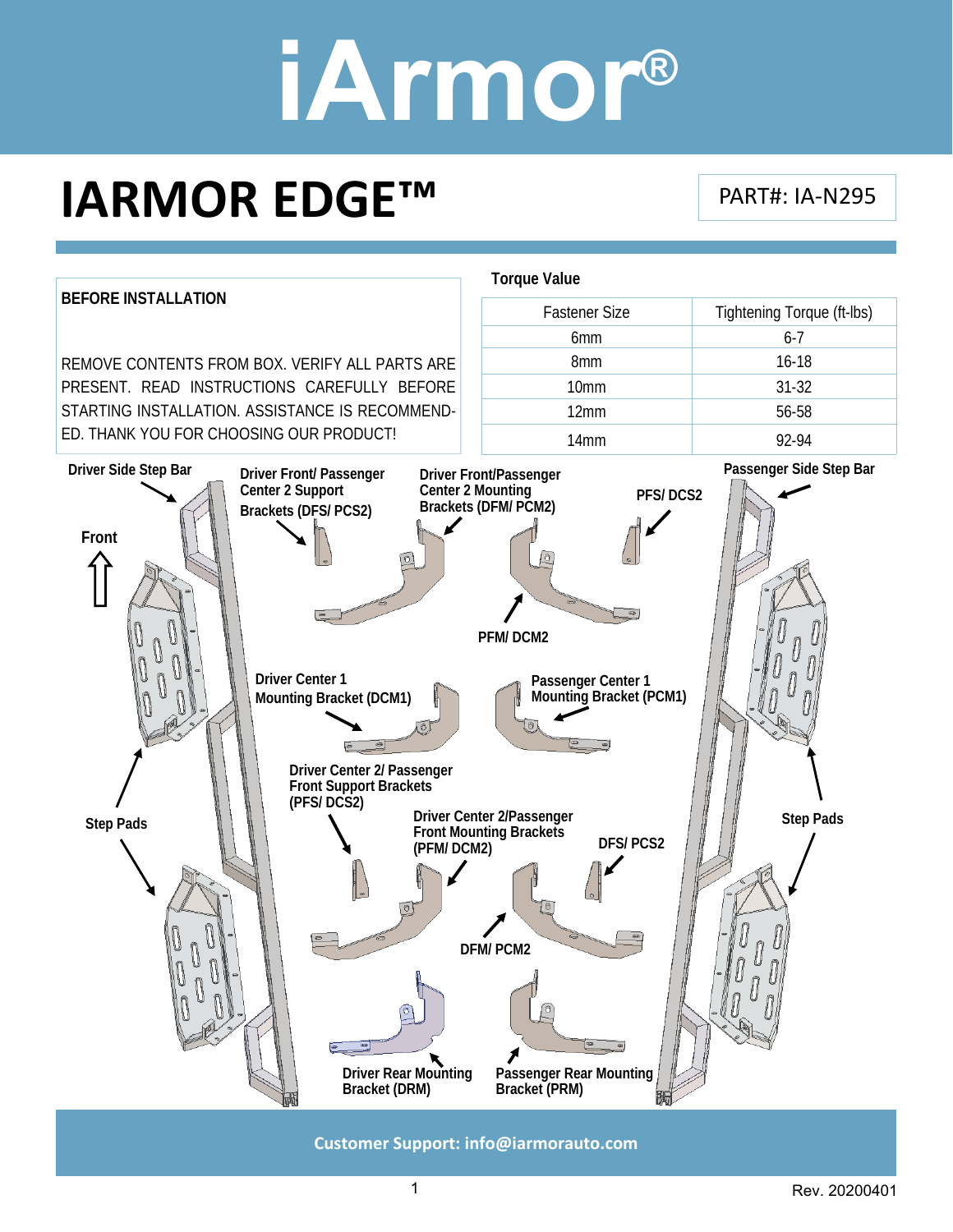

**The instruction here is for your reference only. We strongly recommend the professional installer for best result. We are not responsible for any damage caused by the installation**.

#### **STEP 1**

Install the Step Pads onto the step bars with (32) M6X1-20 T-Bolts, (32) M6 Flat Washers, (32) M6X1 Nylon Lock Nuts and (8) M6X1-20 Flat Sunk Head Bolts.



**(2) M6X1-20 Flat Sunk Head Bolts** 





#### **STEP 2**

Start the installation under the passenger/right side of the vehicle. Locate the 6 plugs along the bottom edge of the body. Mounting Brackets will bolt to the 1st, 3rd, 4th and 6th threaded mounting holes, **(Fig 1)**.

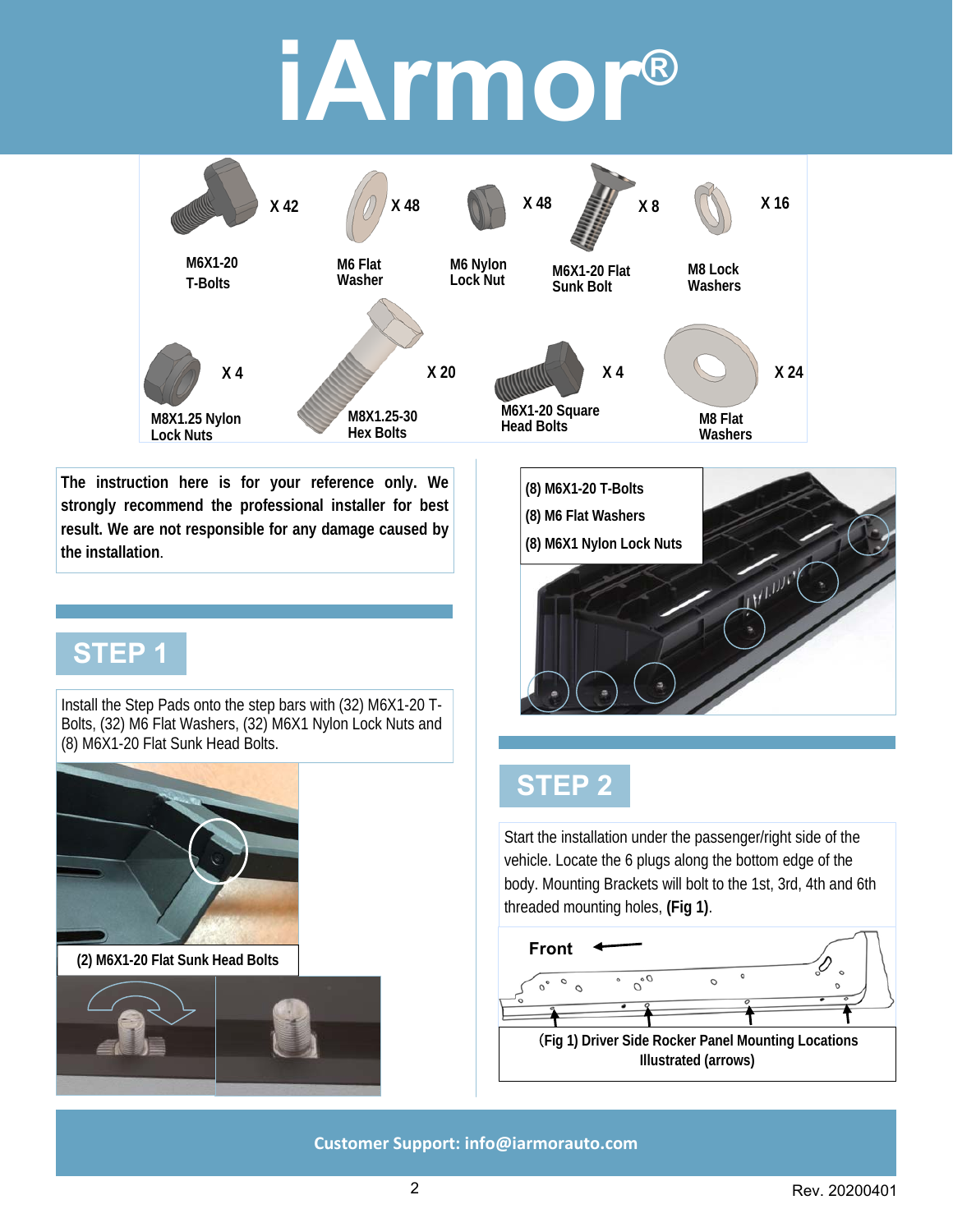#### **STEP 3**

Remove the plastic plugs from each mounting location. Directly above each threaded insert is a top mounting location on the side of the body panel, **(Fig 2)**. Hold a Bracket up in place to help determine the correct mounting holes to use along the body.

**NOTE:** Thread an 8mm Hex Bolt into the threaded inserts to clear paint from hole as required.



### **STEP 4**

Select (1) Passenger Front Mounting Bracket **(PFM/DCM2)**  and (1) Passenger Side Front Support Bracket **(PFS/DCS2)**. Attached the Support Bracket onto Mounting Bracket with (1) M8X1.25-30 Hex Bolts, (2) M8 Flat Washer and (1) M8X1.25 Nylon Lock Nut.



#### **STEP 5**

Bolt the Assembled Passenger Front Mounting Bracket to the factory threaded holes with (2) M8X1.25-30 Hex Bolts, (2) M8 Lock Washers and (2) M8 Flat Washers, **(Fig 4A & 4B)**. Do not tighten hardware at this time.



(**Fig 4A) Passenger Front Mounting Bracket Installed**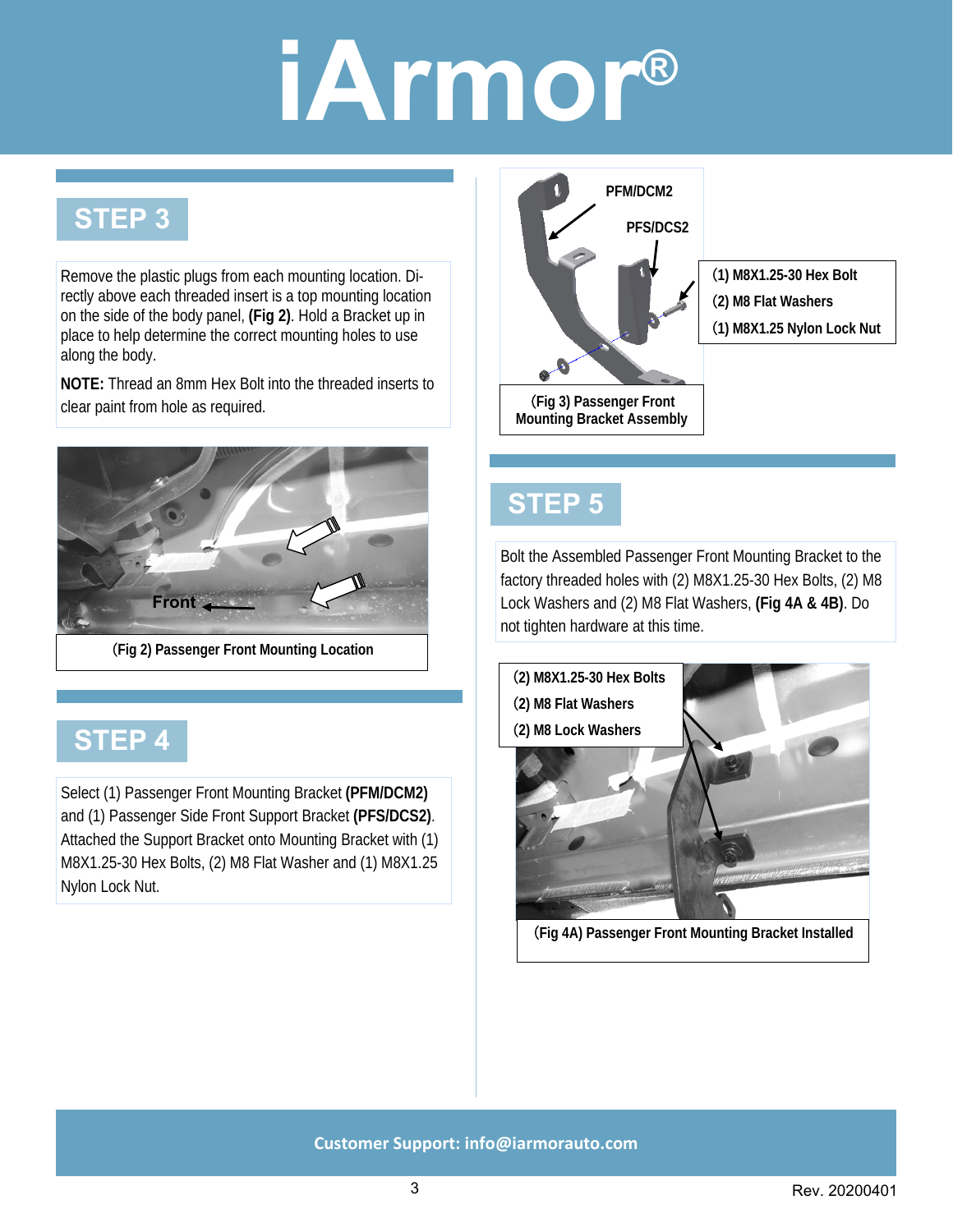



#### **STEP 6**

Attach the Passenger Center 1 Mounting Bracket **(PCM1)** on the mounting locations 3rd with (2) M8X1.25-30 Hex Bolts, (2) M8 Lock Washers and (2) M8 Flat Washers, **(Fig 5)**. Do not tighten hardware at this time.



(**Fig 5) Passenger Center 1 Mounting Bracket Installed** 

#### **STEP 7**

Assemble and install the Passenger Center 2 Mounting Bracket **(DFM/PCM2)** and Passenger Center Support Bracket **(DFS/PCS2)** with (1) M8X1.25-30 Hex Bolt,(2) M8 Flat Washers, and (1) M8X1.25 Nylon Lock Nut**, (Fig 6).** Do not tighten hardware at this time.

#### **STEP 8**

Install the Assembled Passenger Center 2 Mounting Bracket onto the location 4th on rocket panel. Do not tighten hardware at this time.

#### **STEP 9**

Install the Passenger Rear Mounting Bracket **(PRM)** on the location 6th on vehicle **(Fig 7).** Do not tighten hardware at this time.